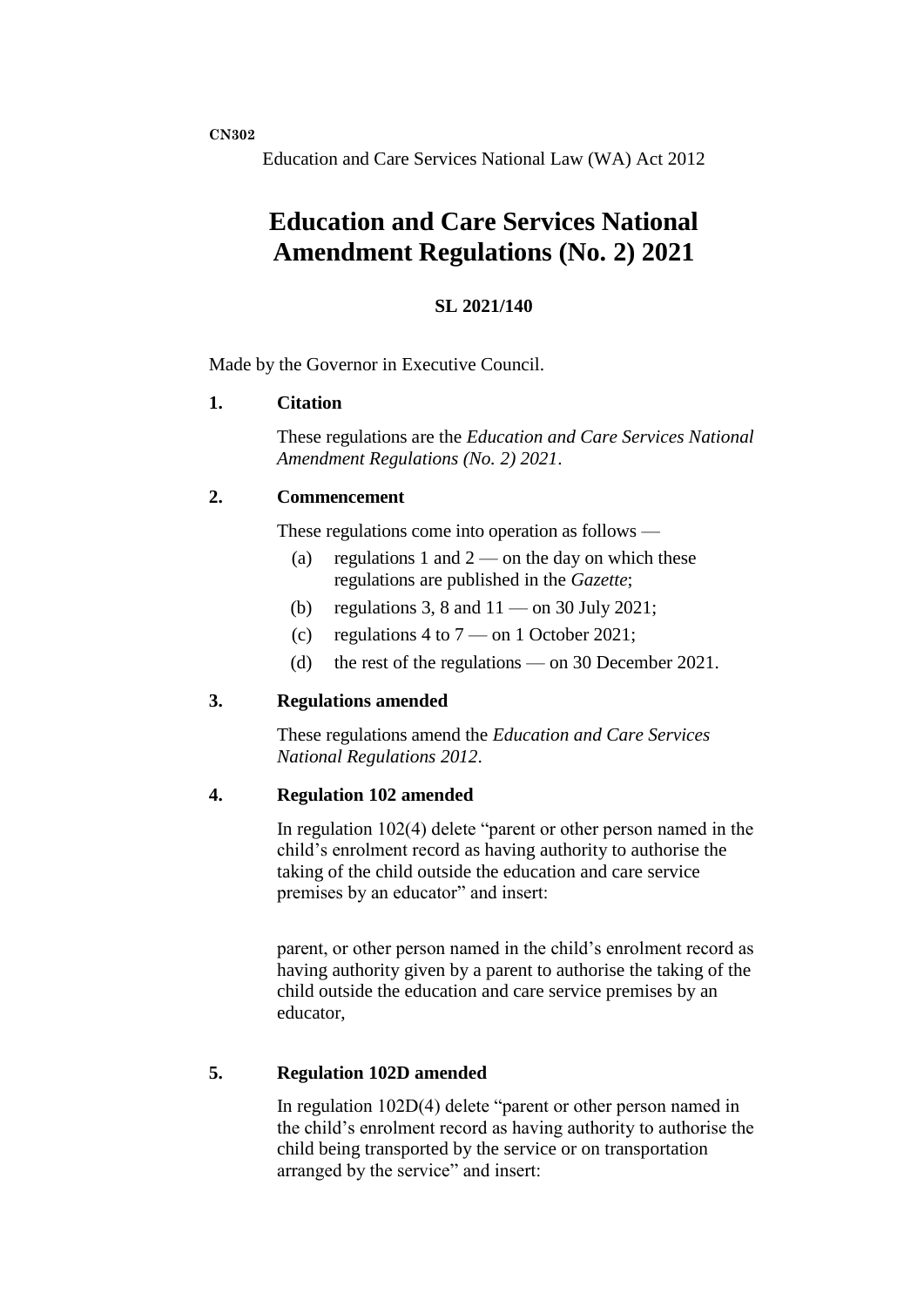parent, or other person named in the child's enrolment record as having authority given by a parent to authorise the child being transported by the service or on transportation arranged by the service,

## **6. Regulation 160 amended**

In regulation  $160(3)(b)$ :

(a) in subparagraph (v) delete "premises;" and insert:

premises; and

- (b) after subparagraph (v) insert:
	- (vi) any person who is authorised to authorise the education and care service to transport the child or arrange transportation of the child;

## **7. Regulation 161 amended**

- (1) In regulation  $161(1)$ :
	- (a) in paragraph (b) delete "outings." and insert:

outings; and

- (b) after paragraph (b) insert:
	- (c) if relevant, an authorisation given under regulation 102D(4) for regular transportation of the child.
- (2) In regulation 161(2):
	- (a) in paragraph (b) delete "outings." and insert:

outings; and

- (b) after paragraph (b) insert:
	- (c) if relevant, an authorisation given under regulation 102D(4) for regular transportation of the child.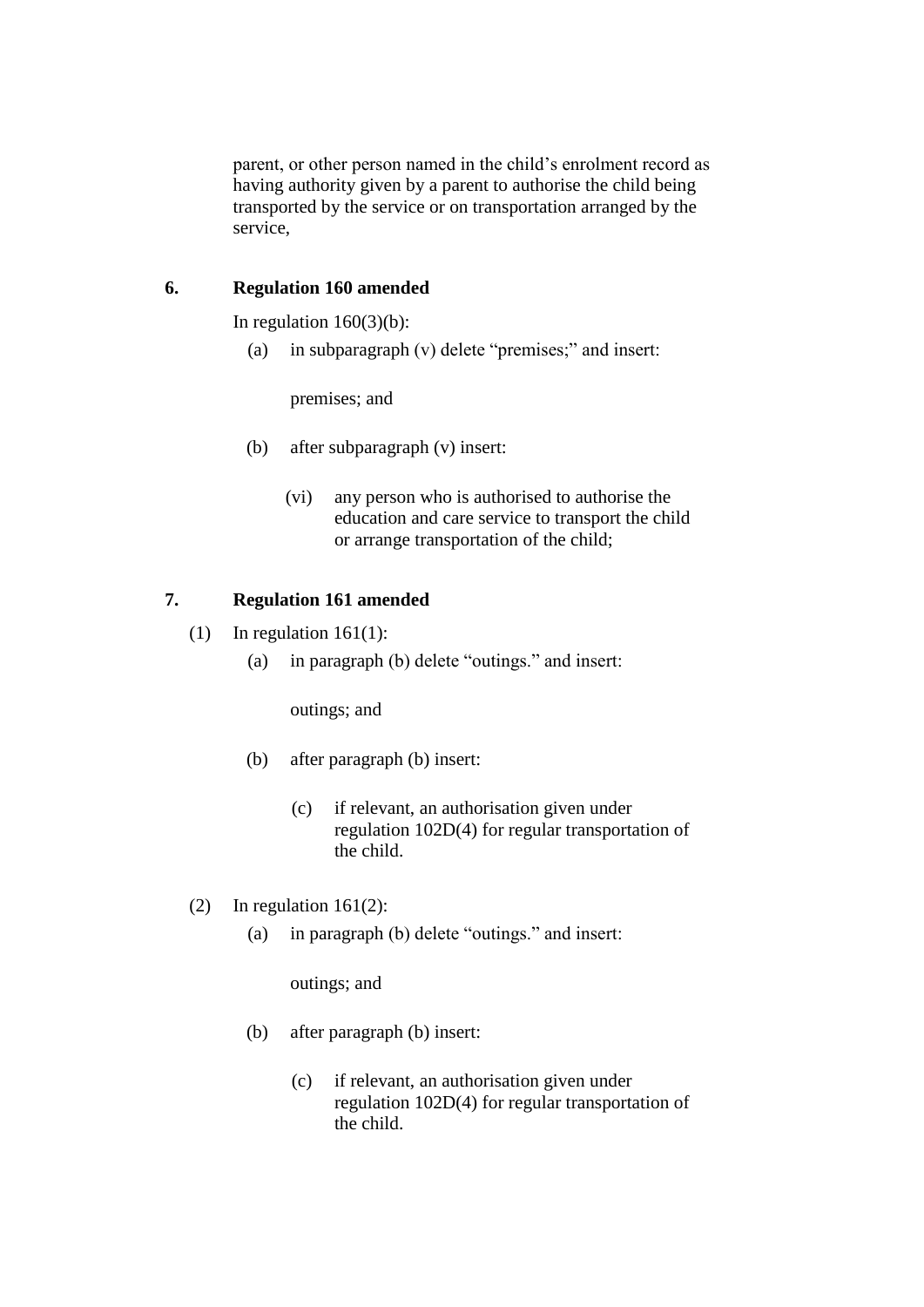#### **8. Regulation 173 amended**

After regulation 173(2) insert:

- (3) An approved provider of an education and care service must display information specified in subregulation  $(1)(d)$  by displaying 1 or both of the following certificates —
	- (a) the certificate issued to the approved provider by or on behalf of the Regulatory Authority about —
		- (i) the current rating levels for each quality area stated in the National Quality Standard; and
		- (ii) the overall rating of the service;
	- (b) if the National Authority has given the service the highest rating level — the certificate about the overall rating of the service issued to the approved provider by the National Authority.

Penalty for this subregulation: a fine of \$2 000.

#### **9. Regulation 394 amended**

In regulation 394(2) delete "2021." and insert:

2023.

#### **10. Regulation 411 amended**

In regulation 411(2) delete "2021." and insert:

2023.

## **11. Part 7.13 inserted**

At the end of Chapter 7 insert:

# **Part 7.13 — Transitional and saving provisions for**  *Education and Care Services National Amendment Regulations (No. 2) 2021*

#### **Division 1 — General transitional and savings provision**

**412. Requirement to display information in relation to the rating of an education and care service**

> The amendment made to regulation 173 by the *Education and Care Services National Amendment*